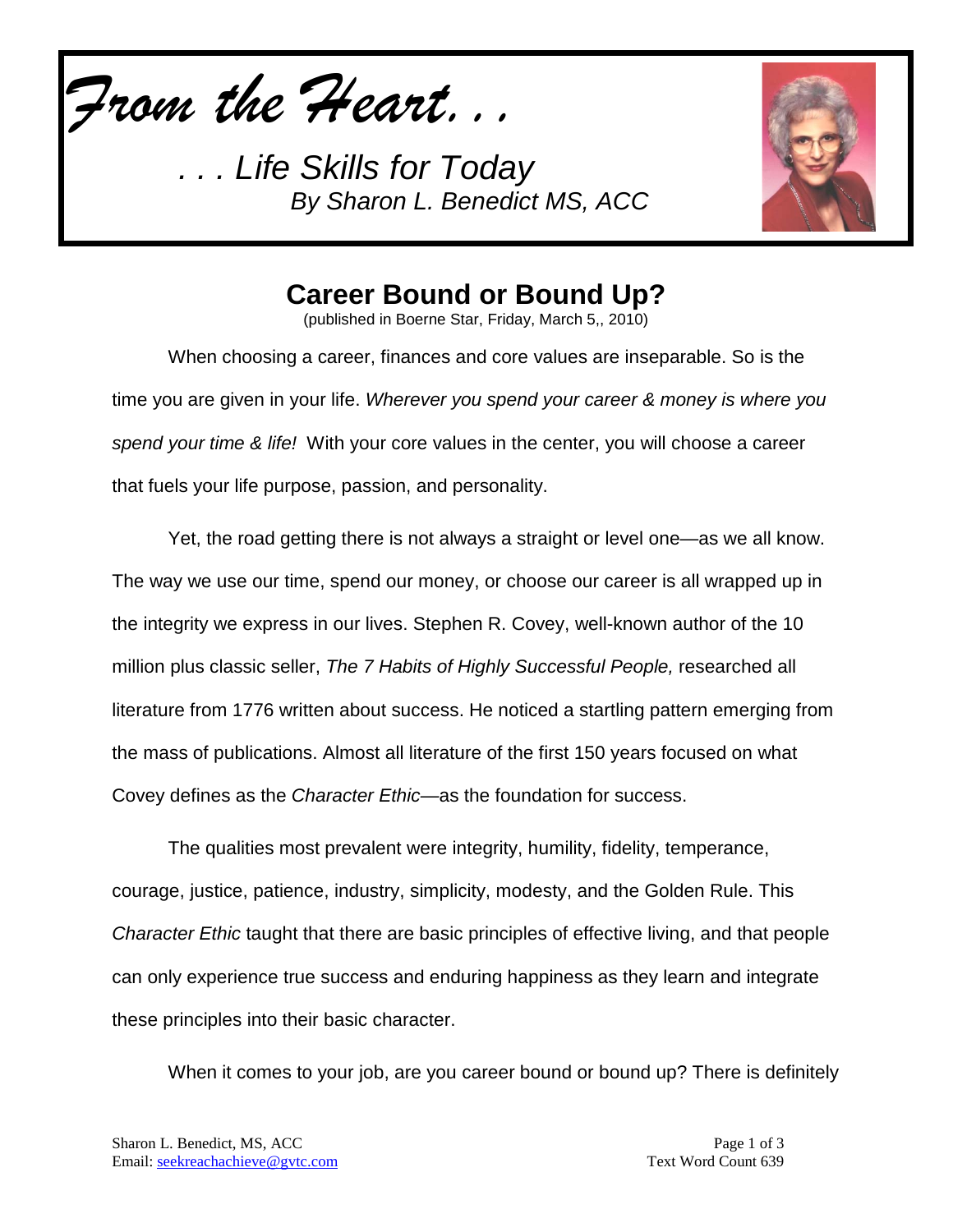a difference and has everything to do with your core values that drive your career choices. Since we all know the road in life and choosing a career will not always be straight or level, we need to gain a forward glimpse into some clues that help us navigate what's ahead. With your core values or key principles setting the foundation, consider these eight guideposts for integrating your career with your use of time, finances, and core values:

- 1. Lasting career rewards are not calculated in dollars. Satisfaction comes from building a career or business without selling your soul.
- 2. Loving your work by living your core values at work and home.
- 3. Being content when the good times roll and when the bad times linger.
- 4. Being a team player that can lead *and* follow.
- 5. Being genuinely benevolent that requires no applause.
- 6. Seeking as well as giving support and encouragement routinely, not just in crisis.
- 7. Being a life-long learner of truth and wisdom.
- 8. Integrating your faith as an essential part of your personal and career life. No matter the environment, it may not be easy, but is certainly possible.

These eight guideposts expand your capacity for living your core values at home and on the job. They bring you balance, consistency, contentment, collaboration, generosity, kindness, wisdom, and transcending meaning to your life. Doesn't this sound awesome!?

Well, it's possible. How do you stand with these eight guideposts? Are there any that may need some improvement? Which guidepost attracted you the most? And why?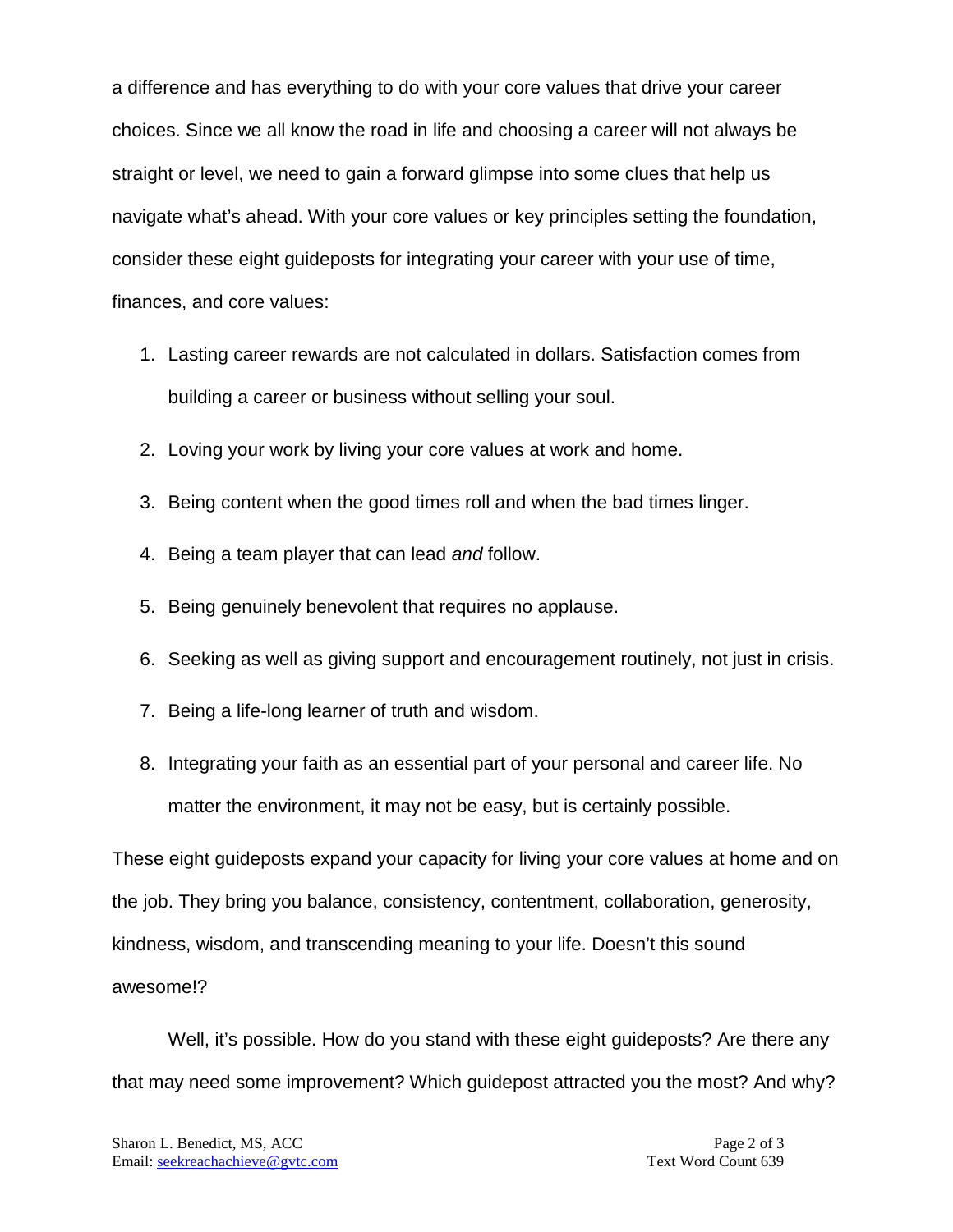Give yourself time this weekend to consider your career choices in light of these eight guideposts. How does your current job fit? Are you thinking about another career move or advancing in the one you already have? Can you envision supporting these guideposts in your current career or something else?

As you consider these questions, see how your responses help you be career bound instead of bound up in a job that doesn't give you the freedom to live your core values and embrace these guideposts in your life. In the next article, we will focus on career skills for the 21<sup>st</sup> century. There are basically seventeen foundation skills needed no matter what career you may choose. Tune in to find out what they are.

--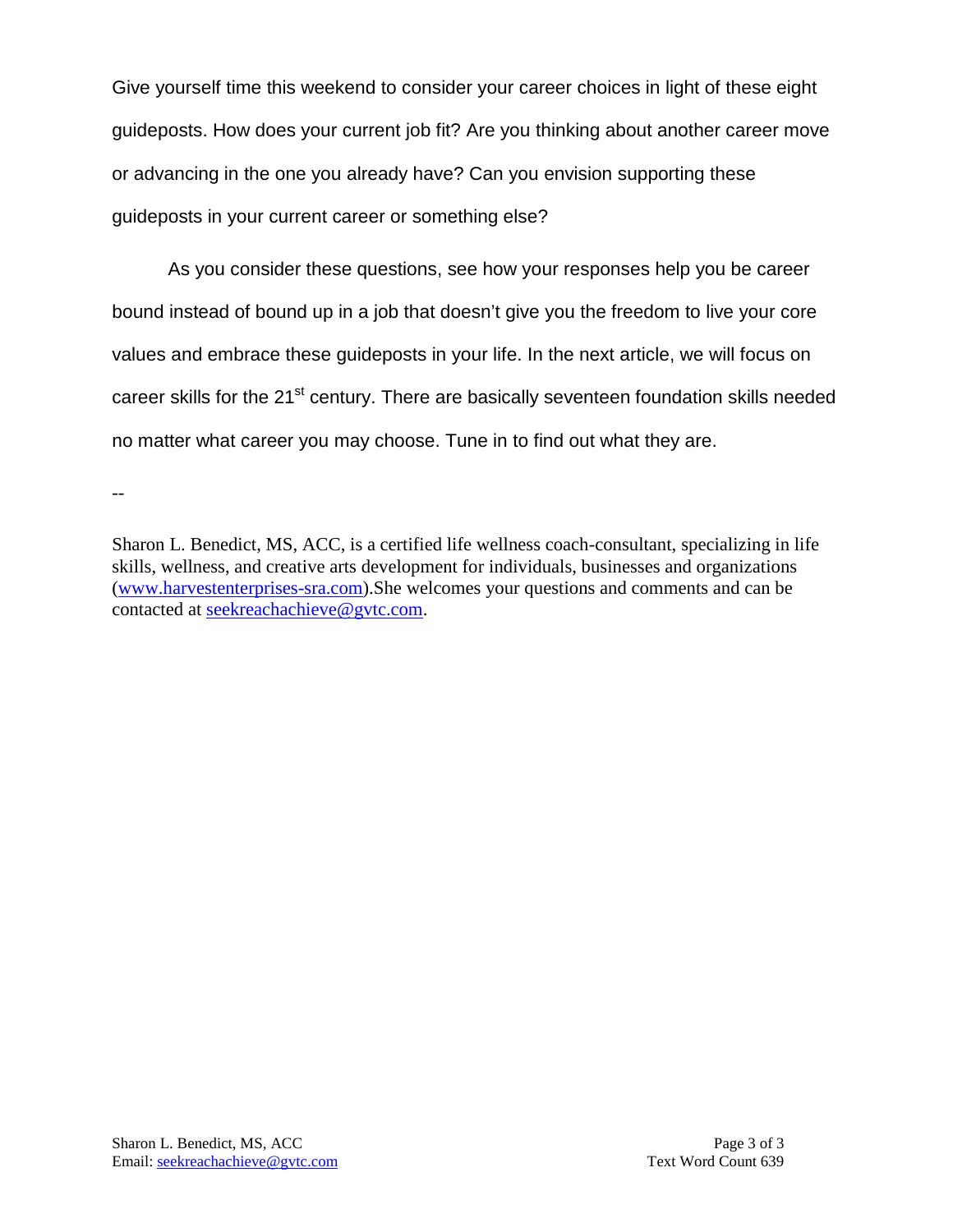*From the Heart...*

*. . . Life Skills for Today By Sharon L. Benedict MS, ACC*



## Career Skills for the 21<sup>st</sup> Century

(published in Boerne Star, Friday, March 12, 2010)

After getting through high school and four-years plus of college, it's a great feeling to finally land a job. And for some, any job will do in this tough economy still hanging around. Often times the skills needed for that job plants us in an on-the-job training routine for at least the first year. We all soon learn that education never ends with the diploma or degree earned with hard work and grit determination.

Learning about the job and life is really only the beginning. Even after a decade in a particular career, there seems to still be some missing skills so basic that employees and bosses rarely have a clue as to what is missing in the job journey. To clearly experience high-performance success, there are basically seventeen foundation skills needed no matter what career you may choose.

Lawrence K. Jones of Career Key offers us an exceptional overview and detail summary of those seventeen foundation skills. Jones believes these basic skills are required in 21<sup>st</sup> century high-performance workplaces today. Jim Burge, Motorola corporate vice president and director stated, "At my company, Motorola, the only constant is change. Jobs that were once relatively simple now require high-performance work processes and enhanced skills."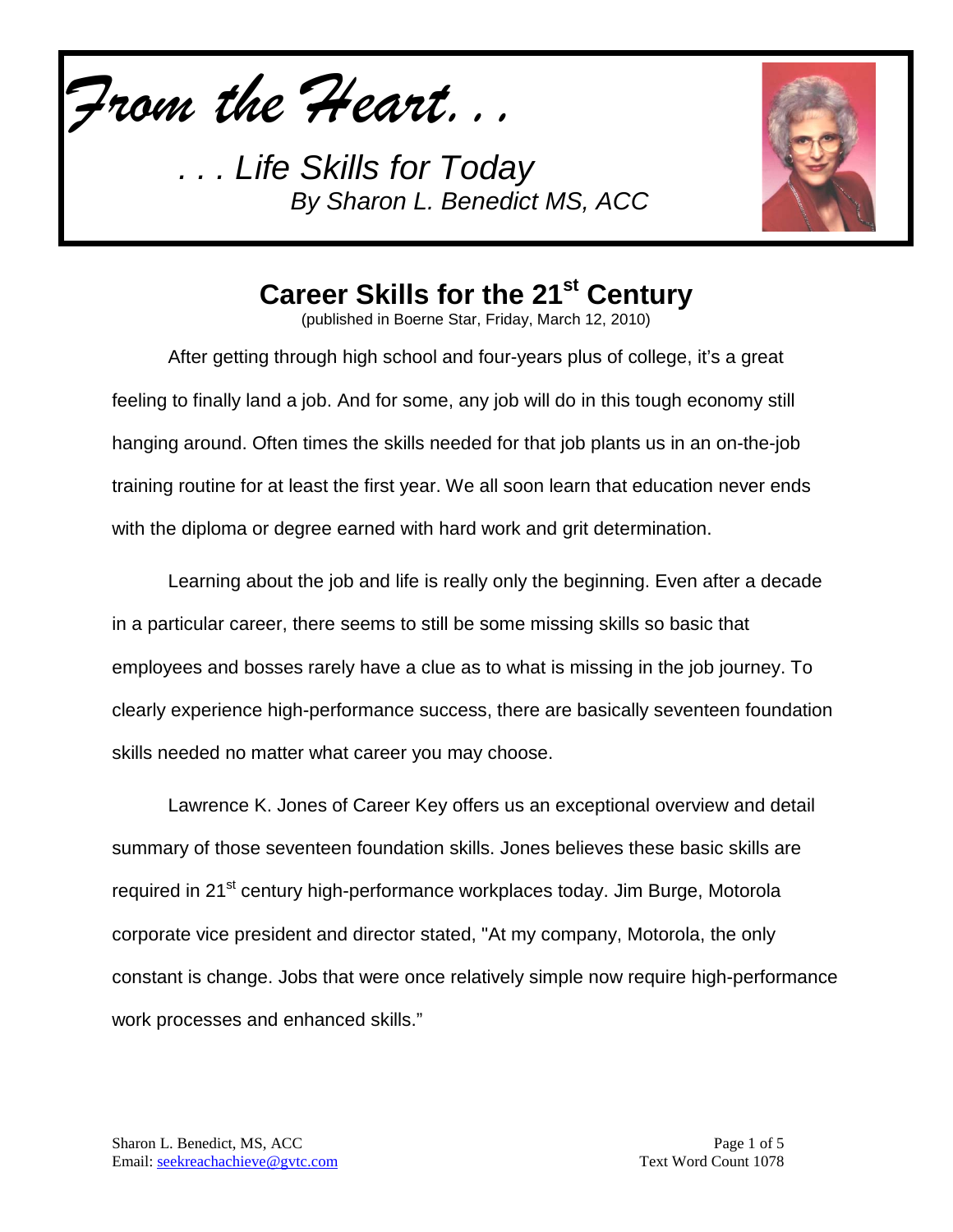For many 21<sup>st</sup> century jobs, in order to understand and effectively navigate through these high-performance processes and enhanced skills, the basics must be already routinely a part of your everyday life. Here are those seventeen basic foundation skills clustered in four groups:

- **Basic Skills**—Reading, Writing, Mathematics, Speaking, Listening
- **Thinking Skills**—Creative thinking, Problem-solving skills, Decision-making skills, Visualization
- **People Skills**—Social, Negotiation, Leadership, Teamwork, Cultural diversity
- **Personal Qualities**—Self-esteem, Self-management, Responsibility

When glancing over these skills, have you mastered these throughout your high school and colleges years? For many starting their first "real" job, they haven't even begun to embrace most of them. They really haven't had enough time to practice in the real world. Sure, reading, writing, and arithmetic you have down pretty well. You may say, "I don't have to be scholar, just at least know my ABC's enough and add/multiple/divide to get along well enough." And as for the speaking and listening, you may consider yourself a great listener and can talk up a storm at the drop of a hat. Yet, are these really what these basics are all about?

The basics of reading involve identifying relevant details, facts, and specifications in what is being read; locating information in books and manuals, from graphs and schedules; find meaning of unknown or technical words and phrases; judge accuracy of reports; and use computer to find information. Writing involves communicating thoughts, ideas, information, and messages in writing; record information completely and accurately; create documents, including letters, manuals, reports, and graphs; check,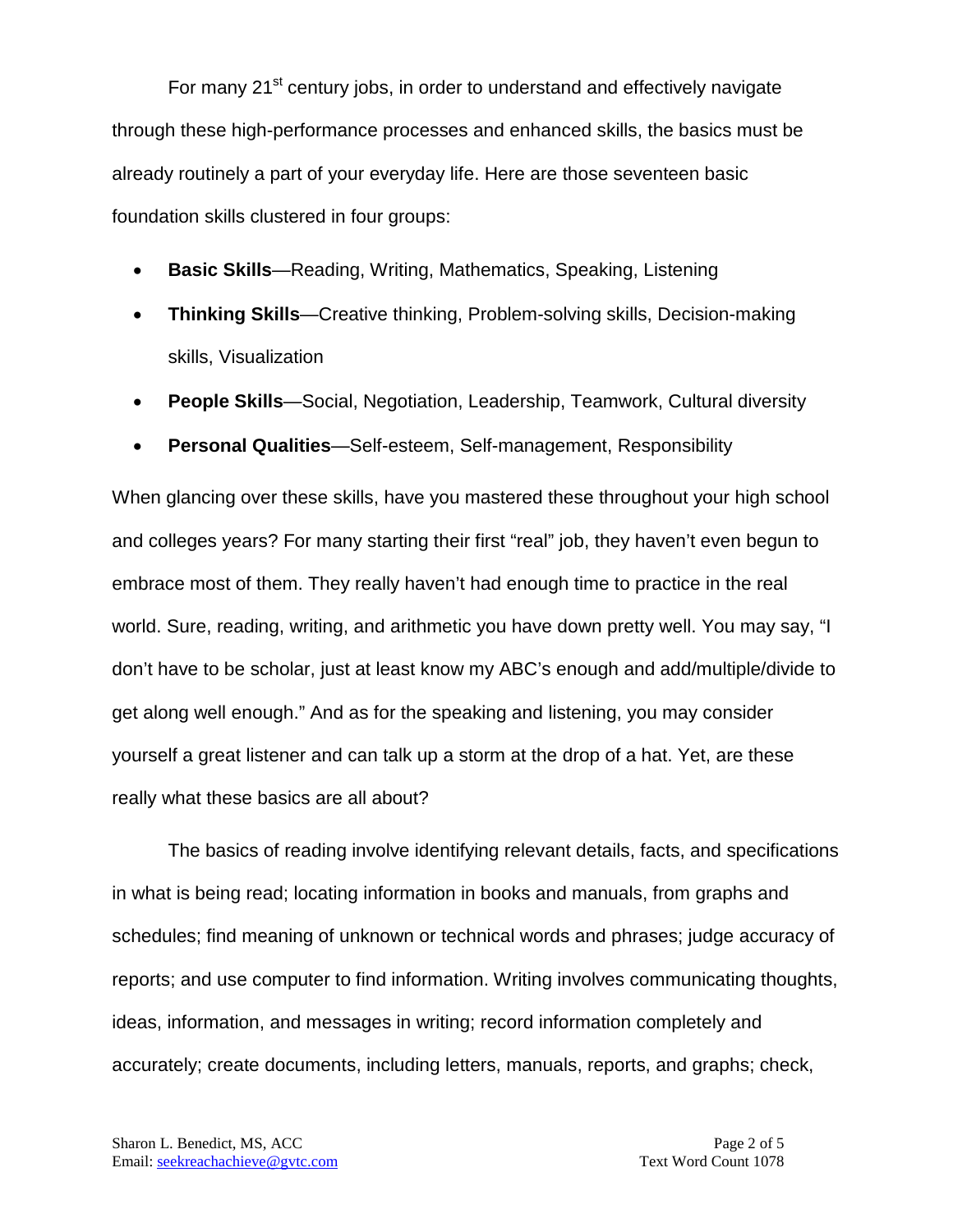edit, and revise documents for correct information, appropriate emphasis, grammar, spelling, and punctuation; and use computers to communicate information.

With mathematics you will need to use numbers, fractions, and percentages to solve practical problems; make reasonable estimates of arithmetic results without calculator; use tables, graphs, diagrams, and charts to obtain numerical information; use computers to enter, retrieve, change, and communicate numerical information; and use computers to communicate data, choosing the best form to present data (e.g., line or bar graph, pie charts). For speaking, you must organize ideas and communicate oral messages appropriate to listener and situations; select appropriate language, tone of voice, gestures, and level of complexity appropriate to audience and occasion; speak clearly; ask questions when needed. For listening, you must listen carefully to what a person says, noting tone of voice and other body language to understand content and feelings being expressed; and respond in a way that shows understanding of what is said.

Just for a moment, go back and reread the previous paragraph a couple times. Consider each basic skill within your workplace and at home. How do you fair as you reflect over each action described?

As you move on to Thinking Skills, People Skills, and Personal Qualities, things get a little more in depth and personal. For thinking skills, you will find yourself musing on creative thinking, problem-solving, decision-making, and visualization. How do you use your imagination? Do you imagine freely, combining ideas or information in new ways? Do you make connections between ideas that seem unrelated? In problemsolving, do you recognize a problem, a gap between what is and what should or could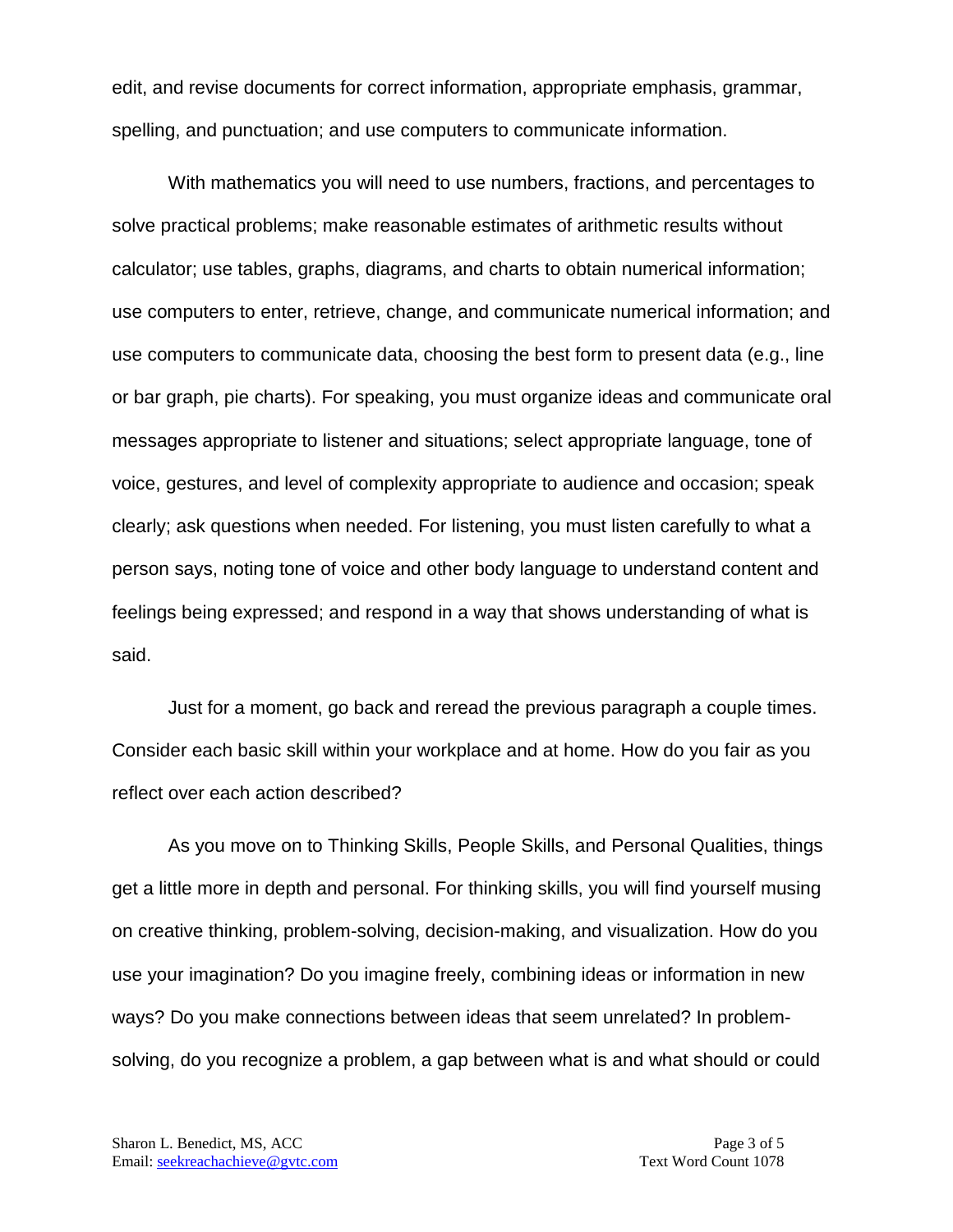be; identify why it is a problem; create and implement a solution; and watch to see how well solution works and revise if needed?

With decision-making, how about identifying the goal desired in making the decision; generating alternatives for reaching the goal; gathering information about the alternatives (e.g., from experts or books); weighing the pros and cons of each alternative (i.e., gains/losses to yourself and others, approval/disapproval of self and others); making the best choice; and planning how to carry out your choice and what you will do if negative consequences occur. Through visualization, do you see a building or object by looking at a blueprint, drawing, or sketch; and imagine how a system works by looking at a schematic drawing?

The last two groups, People Skills and Personal Qualities, offer you an opportunity to see how you relate to your co-workers, family, and friends. For many of us, we may have a number of technical skills in our occupational cache, but tend to leave behind these more relational skills. For people skills, social gatherings abound at work and at home. Hopefully, we show understanding, friendliness, and respect for the feelings of others; assert oneself appropriately, stand up for one's self and ideas in a firm, positive way; and take an interest in what people say and why they think and act as they do. Other people skills include Negotiation, Leadership, Teamwork, and Cultural Diversity.

Personal Qualities include having Self-Esteem, where you are able to understand how beliefs affect how a person feels and acts; you listen to what you say to yourself to identify any irrational or harmful beliefs you may have; and understand how to change these negative beliefs when they occur. Other personal qualities are Self-Management, and Responsibility. I encourage you to access this link to finish studying each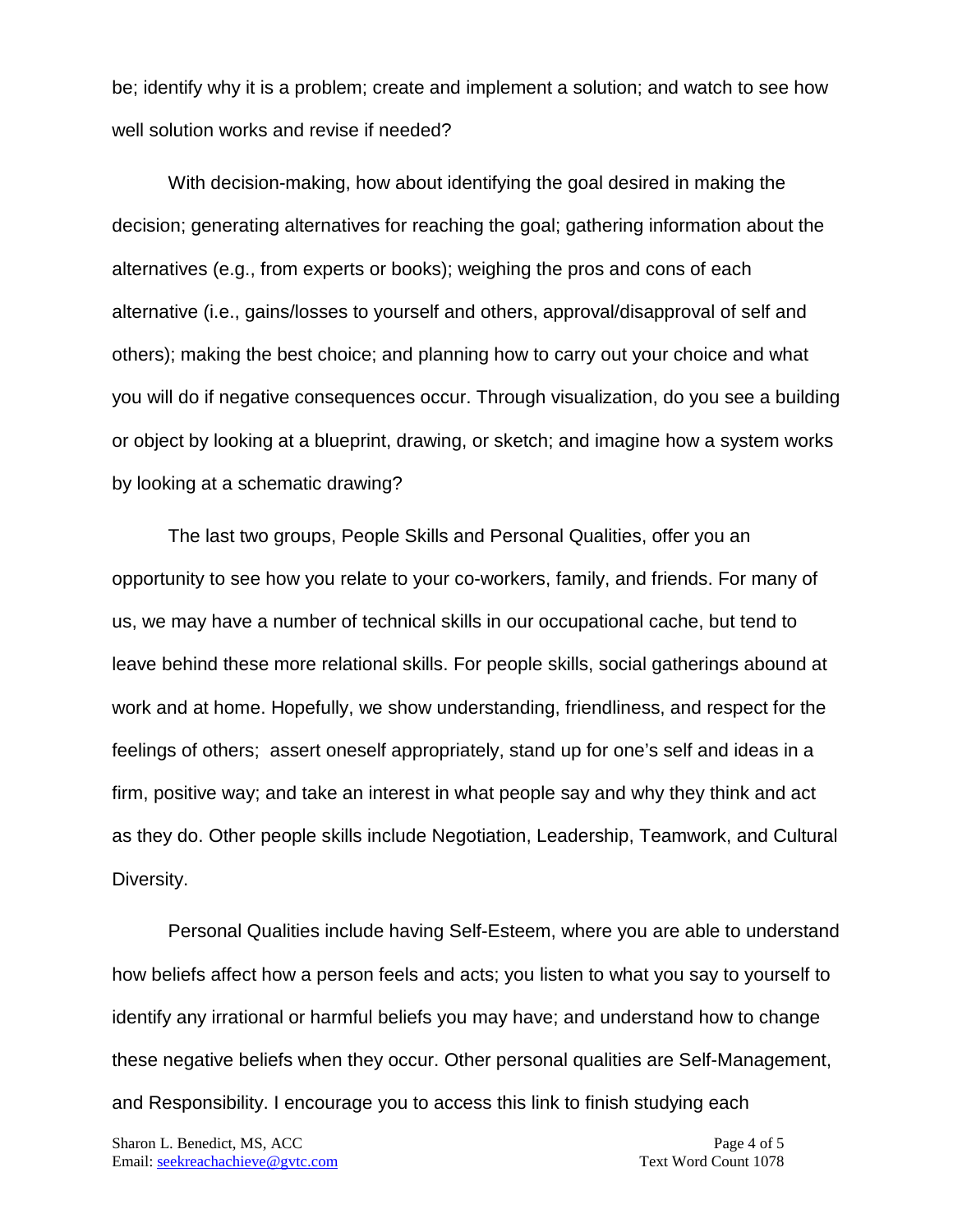foundation skill to help you experience high-performance success in your career and life

(http://www.careerkey.org/asp/career\_development/foundation\_skills.asp).

--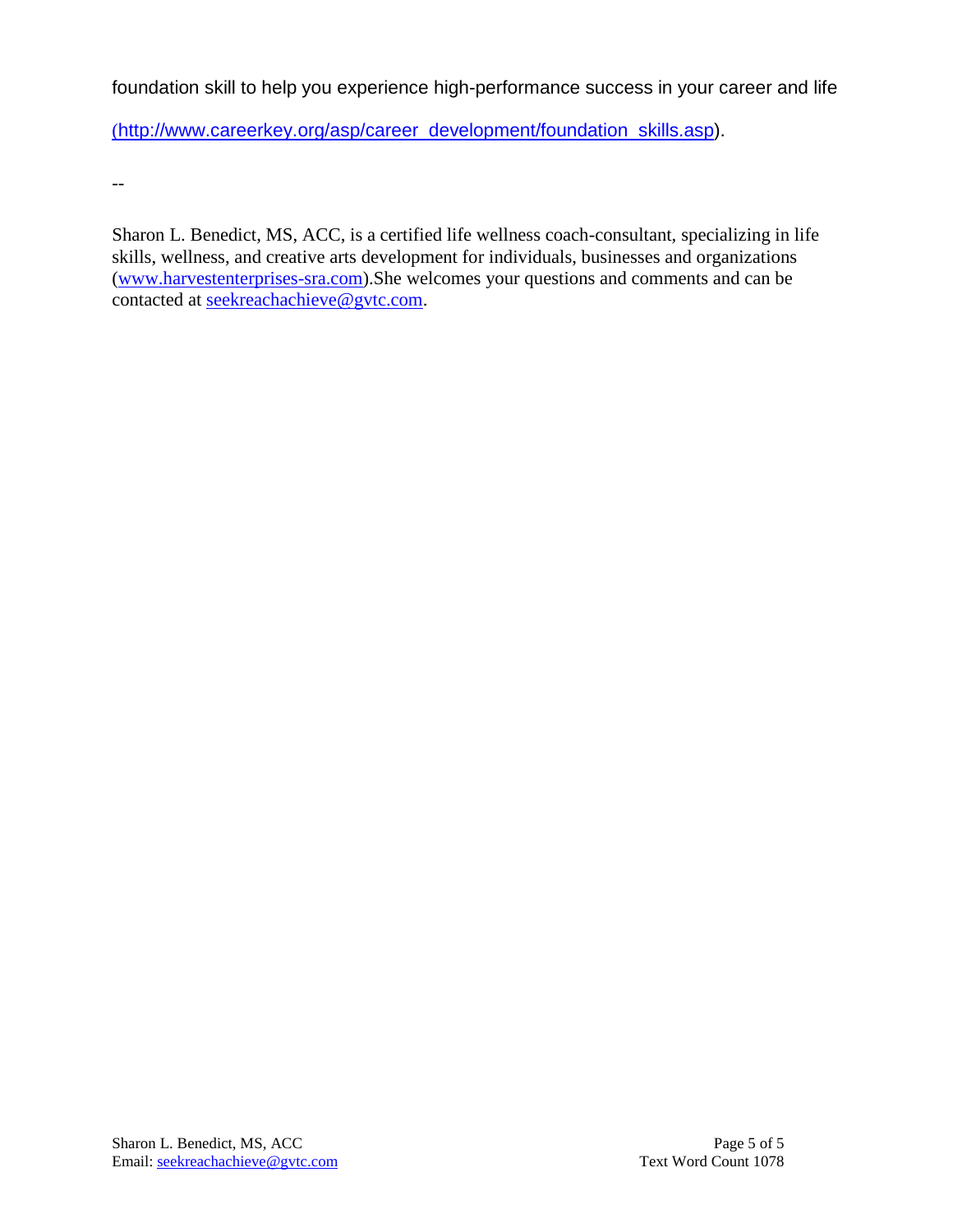*From the Heart...*

*. . . Life Skills for Today By Sharon L. Benedict MS, ACC*



## **Career Choices: Matching Up with You**

(published in Boerne Star, Friday, March 19, 2010)

For many in the workforce, the job you may have pays the bills but really doesn't match with who you are and your core interests. Yet, today, there are many helpful tools for matching up with your career choice. One of those proven tools is a Career Match Rider that accompanies a DISC Personality Style Report. If you are not familiar with this valuable tool, you can complete a personality report by visiting my website. After completing your DISC report just click on new report again, and scroll down and click Career Match Rider (which will automatically be added for free to your DISC report).

Once completed, save on your computer as a pdf and print off a copy to review. How do your results reflect your current job, personality style, and career interests? Get out a piece of paper and make three columns: "Current Career Interests," "Best Career Match", and "Close Career Match." Write above the column table, "Your Current Job." Then in the Current Career Interests column, write down those careers you are currently pursuing or are of interest to you. From your DISC Personality Style Report rider, write down in the related columns those you believe are your top five *Best Career Match and Close Career Match.*

Within each column just to the left, rate each column list separately (score 1 lowest, 5-highest) in order of preference at this time in your life. *What do you like to do* 

*so much you would almost feel guilty being paid for it?* On this sheet of paper,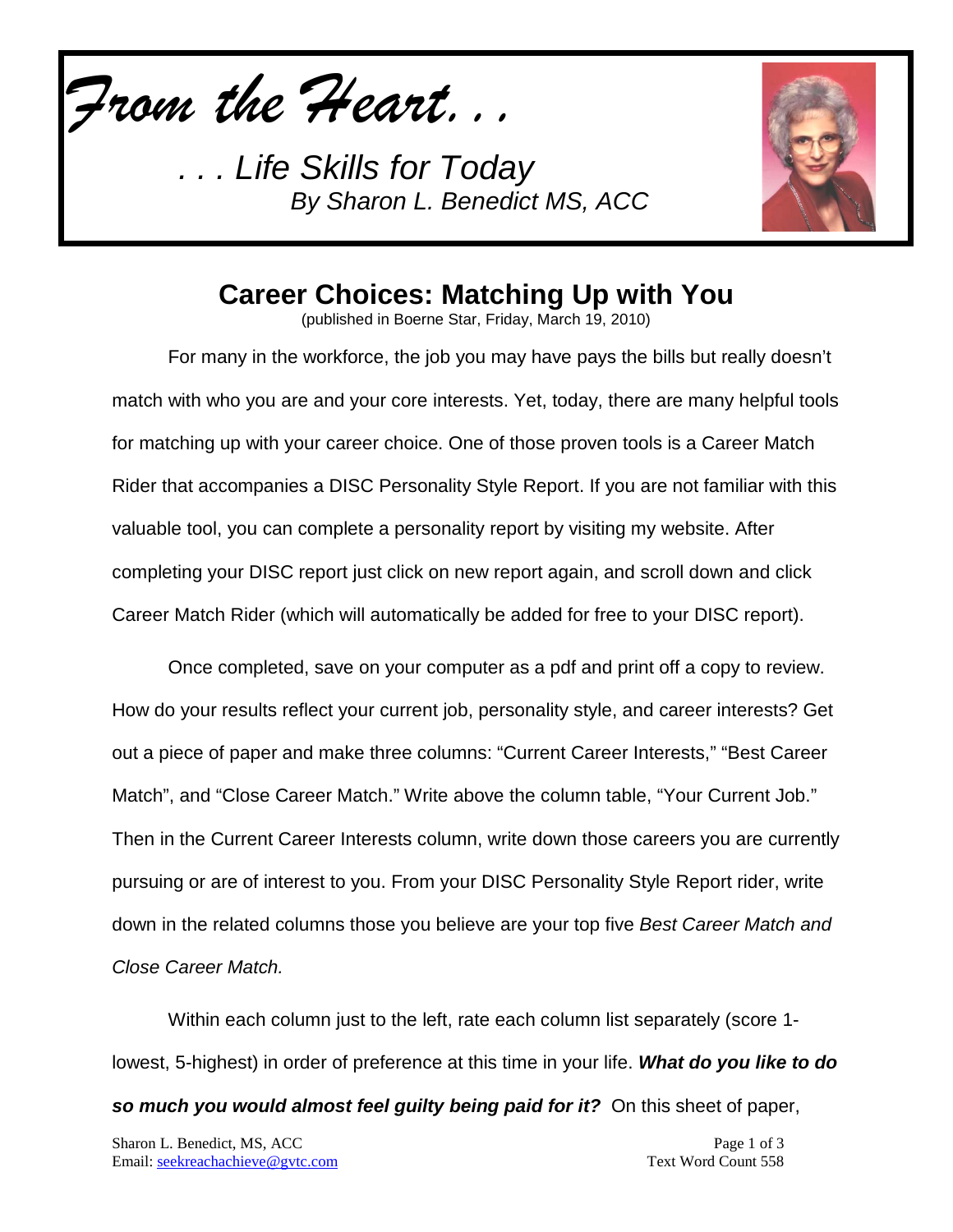write down your responses to these questions:

- **Why do I love my job?**
- **What one significant contribution has my job benefited my life? Be as specific as possible.**
- **Why I'm not happy with my current job?**
- **What would I like to see in improvements or changes?**
- **How do I see my current job as a stepping stone toward my life career?**

Over the weekend, consider which areas got your greatest attention. Share your thoughts with your family or trusted friend. Have any of your responses given you some immediate actions to put into play? If so, how do they fit with the following steps recommended for Career Planning?:

- 1. Determine your appropriate and required skills and talents.
- 2. Create a realistic short-term and long-term career path with a competitive edge.
- 3. Create a first-class resume for the targeted industry/profession.
- 4. Strategically investigate the targeted industry/profession.
- 5. Create a personal and professional networking group—short-term, long-term.
- 6. Design a high visibility marketing plan for yourself.
- 7. Learn how to negotiate preferred salary/wage.
- 8. Be true to who you are, no matter the source of help you use.

For a wealth of information to study on career building and starting/managing a

business, you are encouraged to visit these sites, [www.sba.gov,](http://www.sba.gov/) [www.toolkit.cch.com,](http://www.toolkit.cch.com/)

[www.toolkit.cch.com,](http://www.toolkit.cch.com/) [www.sbdcnet.org.](http://www.sbdcnet.org/) My self-paced lifeskills manual (available at my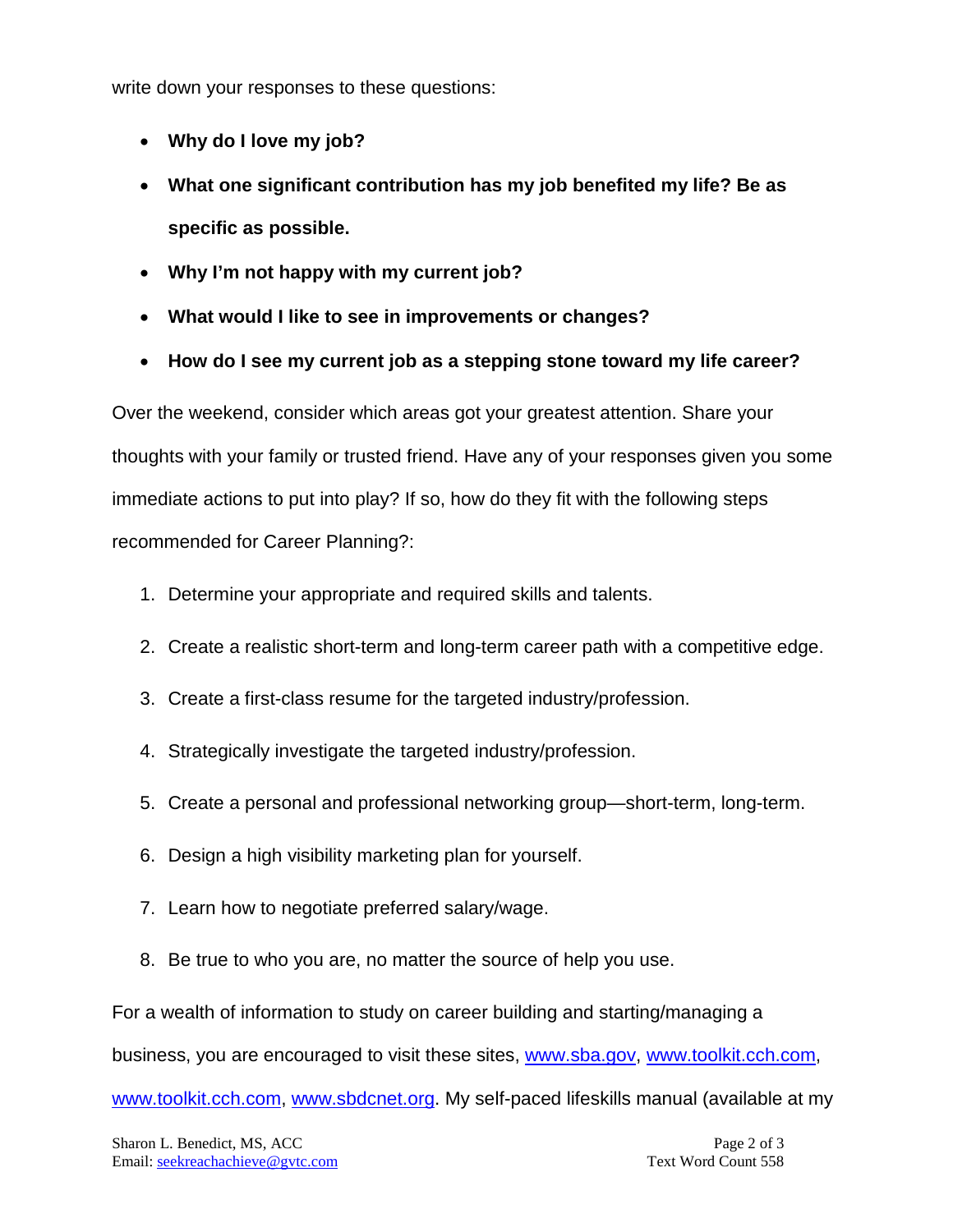website store) will also prove helpful in building synergy between your career and life. I recommend you also get objective, professional help with each career choice step (e.g. career counselor/coach, online, local resources). The next article will focus on the basics of money management for life management.

--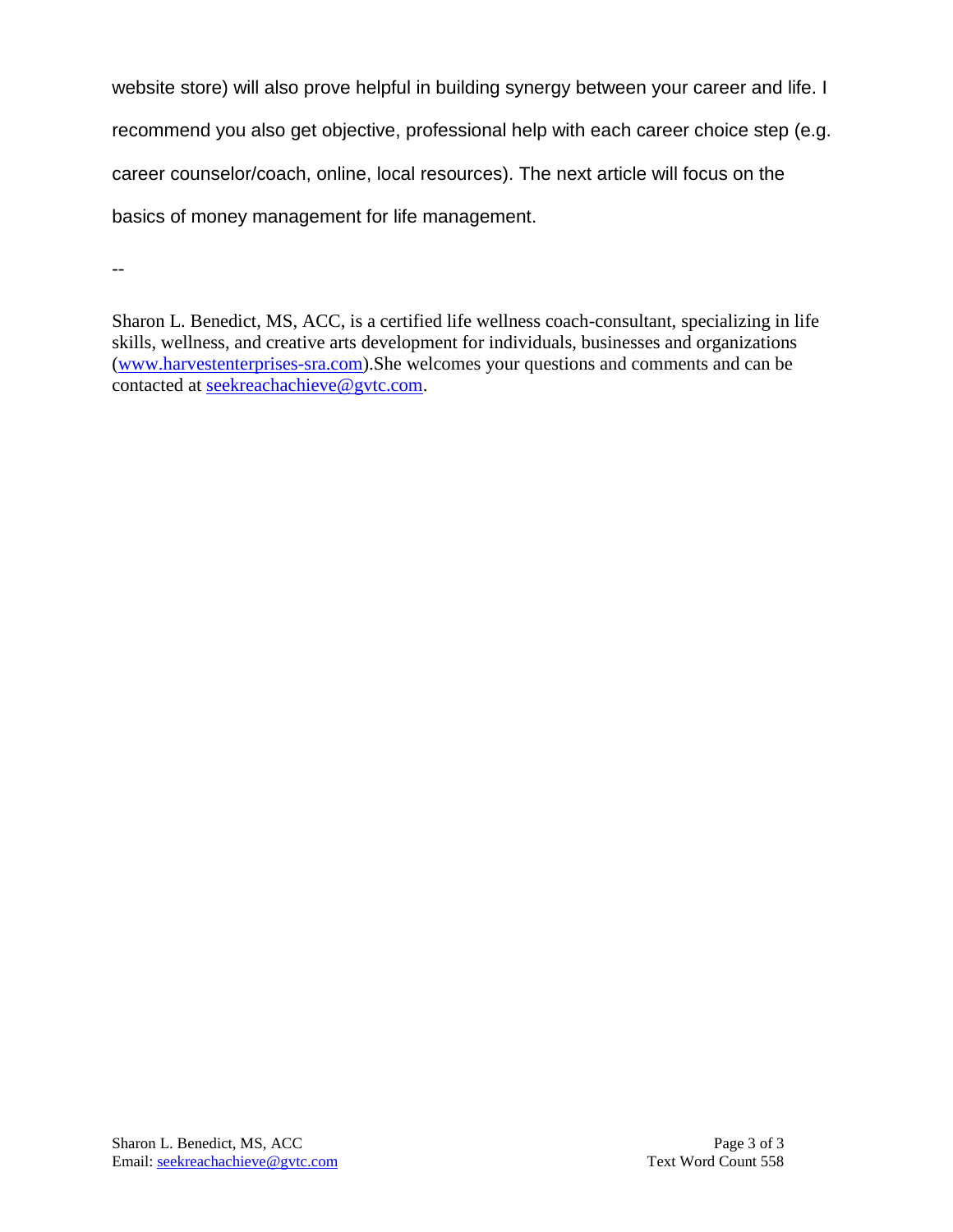

**Life Skills for Today** *By Sharon L. Benedict MS, ACC*



**A Closer Look at the Money Side of Life**

(published in Boerne Star, Friday, March 26, 2010)

*"When it comes to money, freedom starts to happen when what you do,* 

*think, and say are one."* In *The Nine Steps to Financial Freedom*, Suze Orman strikes at the core of our belief and actions about money. "You'll never be free if you say that you have more than enough, then act as if and think you don't. You'll never be free if you think you don't have enough, then act as if and say you do."

Your thoughts about money have everything to do with how you earn it and spend it. Orman gives us another gem of wisdom with the following:

*". . .most peoples' biggest problems in life—even those that appear on the surface not to be money related—are directly connected with their early, formative experiences with money."*

So, here's your first step toward financial freedom: **Step back in time to the earliest moments you can recall when money meant something to you, when you truly understood what it could do.**

For many of us that means remembering our childhood encounters with that 50 cent allowance you were given by Mom and Dad back in the 1950s; or that whopping \$1 you were given in the 70s or 80s. Yet, with inflation over the years, you still couldn't buy too much with it! But it really didn't matter, did it? You had money in hand! And you wondered, "Boy, what I can buy?" Just the excitement of having some money burning in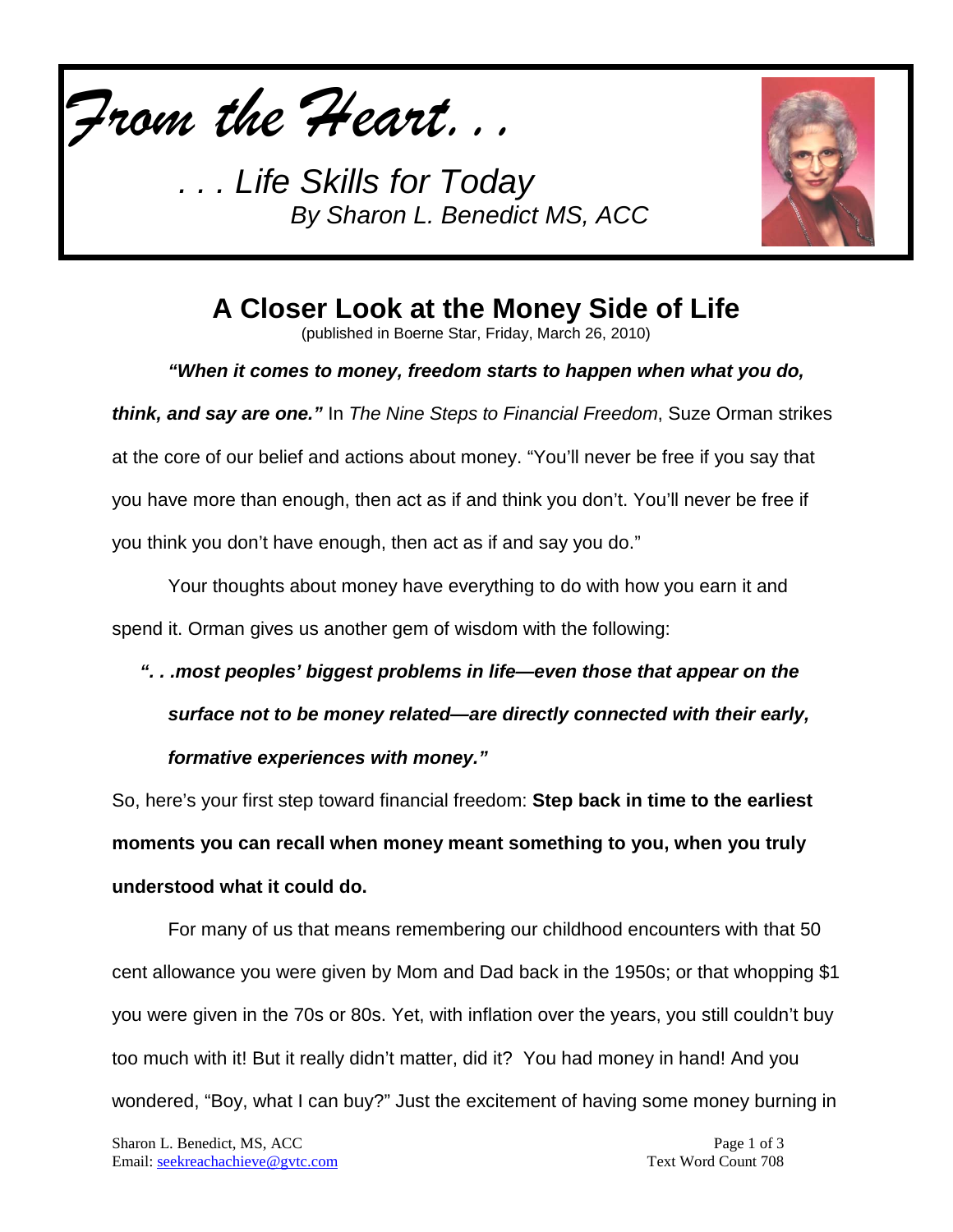your pocket flamed your dreams of maybe buying that latest radio or audio tape player. How about that 1950s Zippy the Chimp stuffed animal with the Howdy Doody hat? Or in the 70s, when every kid wanted the Super Sonic Powered Racer & Smash Up Derby Set by Kenner—with "ripcord" pulls that made the wheels go super fast. The smash up derby set had ripcord racers that also smashed apart upon impact & then were able to be put back together each time.

Let's not forget Kenner's most popular toy from the 1959-1970s, *Give A Show & Other Kenner Projectors*. Battery operated showing short slide strips of cartoons & TV characters with narration written on them, set in cardboard so that they could slide in & out. The light was behind the slides, and you could focus the lens in front. Then one of the all time favorites of the 1966 and later in 1970s was Rock'em Sock'em Robots by Marx. It came in a large display box with a boxing ring scene insert and score cards. Ring measured approx. 15" square. "Red Rocker" & "Blue Bomber" were the two robots names.

And who can ever forget the famous Frisbee, no matter your age! It was once called in the 1950s the *Pluto Platter* disc. When Wham-O bought the rights, the company named the disc the *Frisbee* to stimulate brand sales. In 1964, the first "professional" model went on the market. Sales soared for the toy, marketed as a new sport.

With all this nostalgia, begin to reflect on how those early life experiences have directly influenced your feelings and actions about money today (fearing it, enjoying it, loving it, hating it). Whether you did or didn't get a childhood allowance, your early life experiences, your relationship with your parents and how they handled money directly impact how you see money today. So, reflect on these things. And as I always